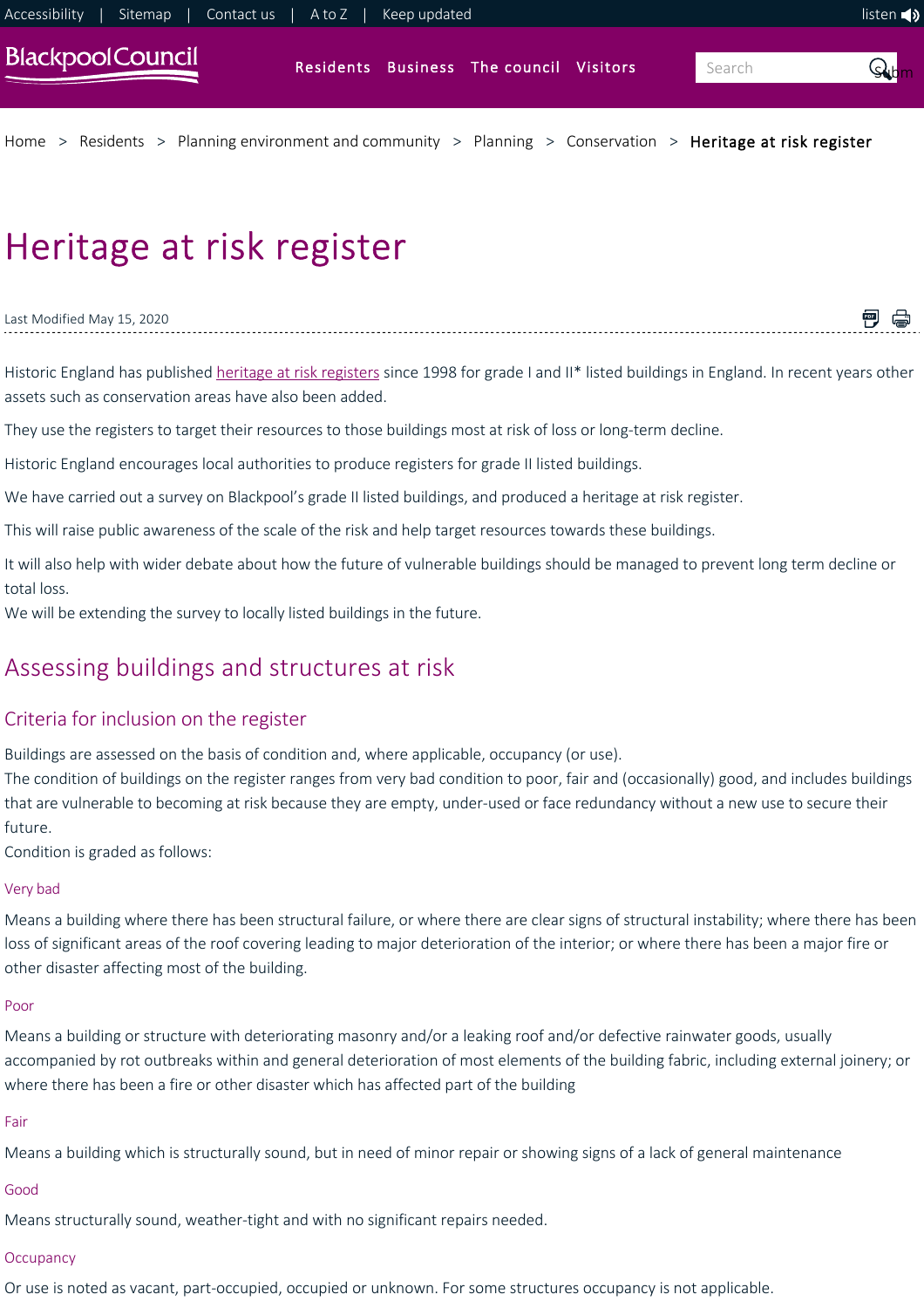Buildings capable of beneficial use are at risk if they are in:

Very bad or poor condition

And vulnerable if they are in:

Fair (and occasionally good) condition and vacant, partially occupied or about to be vacated as a result of functional redundancy

Buildings or structures are removed from the register when they are fully repaired/consolidated and their future secured either through occupation and reuse, or through the adoption of appropriate management.

# Priority for action

Once a building is identified as being at risk or vulnerable, priority for action is assessed on a scale of A to F. Priority for action is based on how fast a building is likely to deteriorate without intervention. A is the highest priority for a building which is deteriorating rapidly with no solution to secure its future, and F is the lowest priority where a repair scheme is in progress and an end use has been secured.

Priority for action is graded as follows:

- A ‐ Immediate risk of further rapid deterioration or loss of fabric; no solution agreed
- B Immediate risk of further rapid deterioration or loss of fabric; solution agreed but not yet implemented
- C ‐ Slow decay; no solution agreed
- D Slow decay; solution agreed but not yet implemented

E - Under repair or in fair to good repair, but no user identified; or under threat of vacancy with no obvious new user (applicable only to buildings capable of beneficial use)

F - Repair scheme in progress and (where applicable) end use or user identified; functionally redundant buildings with new use agreed but not yet implemented

| ٧<br>× |  |  |  |
|--------|--|--|--|
|--------|--|--|--|

| Site name                                  | Condition    | Occupancy | Priority     |
|--------------------------------------------|--------------|-----------|--------------|
| Cabin Lift<br>Queens Promenade             | Poor         | N/A       | $\mathsf C$  |
| Layton Cemetery Chapel<br>Talbot Road      | Fair         | Vacant    | E            |
| Former King Edward Cinema<br>Central Drive | Poor         | Vacant    | $\mathsf C$  |
| Dickson Road Methodist Church              | Fair         | Vacant    | E            |
| Clifton Hotel                              | Fair to Poor | Occupied  | $\mathsf{C}$ |
| North Pier                                 | Fair to Poor | N/A       | $\mathsf{C}$ |
| Promenade Shelters                         | Fair         | N/A       | $\mathsf{C}$ |
| Telephone kiosks<br>Abingdon Street        | Poor         | N/A       | D            |
| Synagogue<br>Lemington Road                | Poor         | Vacant    | $\mathsf{D}$ |